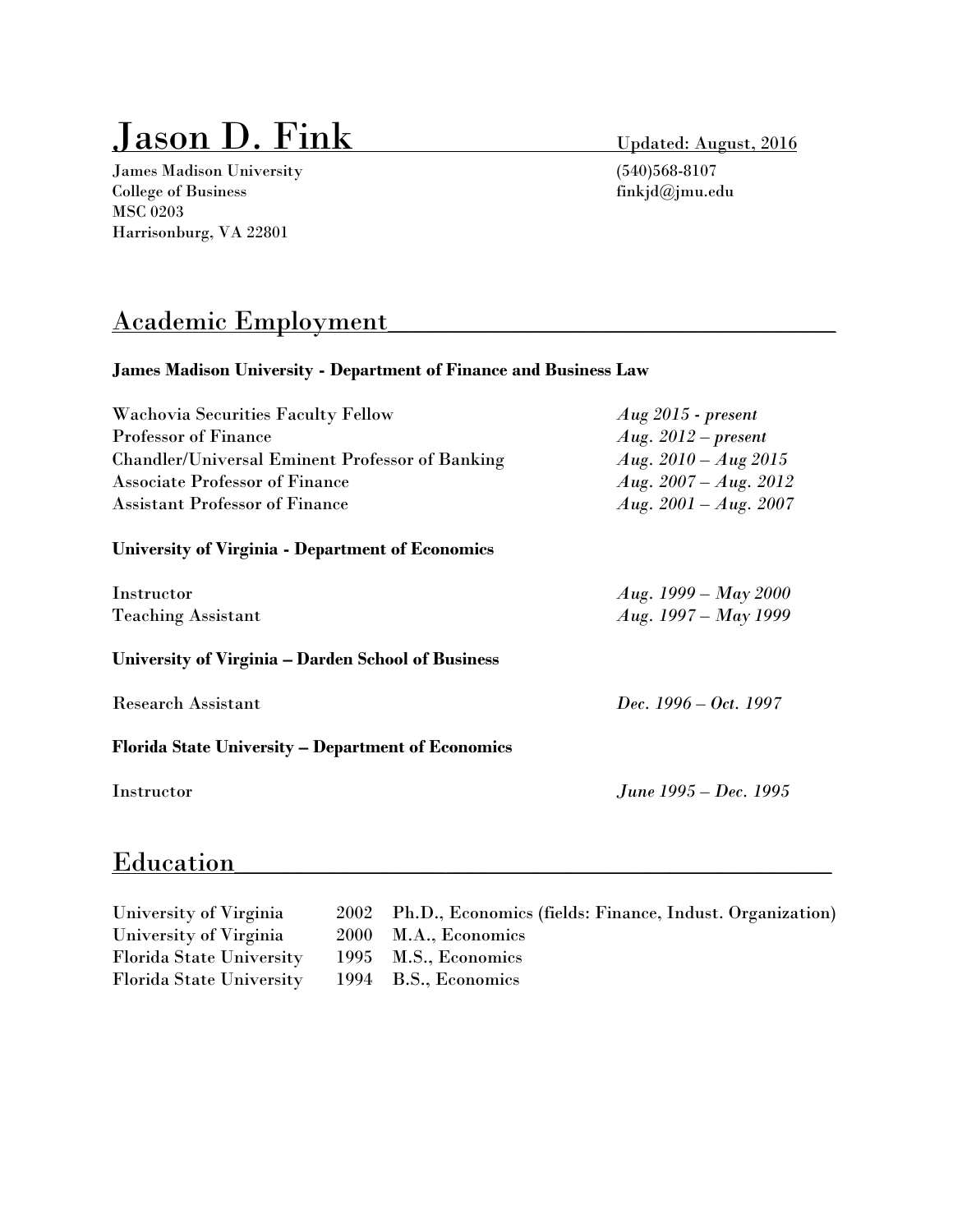### Research Papers

#### Refereed Publications

- "A Dynamic Yield Curve-Based Approach to Retiree Portfolio Allocation (with Kristin Fink), *Journal of Financial Planning*, forthcoming.
- "Do Seasonal Tropical Storm Forecasts Affect Crack Spread Prices?" (with Kristin Fink), *Journal of Futures Markets* 34 (2014), 420 - 433.
- "Stress-Testing Portfolio-Specific Risk" (with Kristin Fink and Hui He), *Journal of Investment Management* 11 (2013), 40 - 57
- "Hurricane Forecast Revisions and Petroleum Refiner Equity Returns" (with Kristin Fink) *Energy Economics* 38 (2013), 1 – 11 (Lead Article).
- "Expected Idiosyncratic Volatility Measures and Expected Return" (with Kristin Fink and Hui He), *Financial Management* 41 (2012), 519 – 553 (Lead Article).
- "What Drove the Increase in Idiosyncratic Volatility During the Internet Boom?" (with Kristin Fink, Gustavo Grullon and James Weston) , *Journal of Financial and Quantitative Analysis* 45 (2010), 1253 – 1278.
- "When and How Do Tropical Storms Affect Markets? The Case of Refined Petroleum" (with Kristin Fink and Allison Russell), *Energy Economics* 32 (2010), 1283 – 1290.
- "Adaptive Mesh Modeling and Barrier Option Pricing Under a Jump-Diffusion Process" (with Michael Albert and Kristin Fink ), *Journal of Financial Research* 31(2008), 381 – 408.
- "Monte Carlo Simulation for Advanced Option Pricing: A Simplifying Approach" (with Kristin Fink), *Journal of Applied Finance* 16 (Fall/Winter 2006), 92 – 105.
- "Competition on the Nasdaq and the Growth of Electronic Communication Networks" (with Kristin Fink and James Weston), *Journal of Banking and Finance* 30 (2006), 2537 – 2559
- "The Use of Treasury Yield Level Information in the Hedging of Mortgage-Backed Securities" (with Kristin Fink and Stephen Lange), *Journal of Futures Markets* 25 (2005), 661 - 678
- "An Examination of the Effectiveness of Static Hedging in the Presence of Stochastic Volatility", *Journal of Futures Markets* 23 (2003), 859-890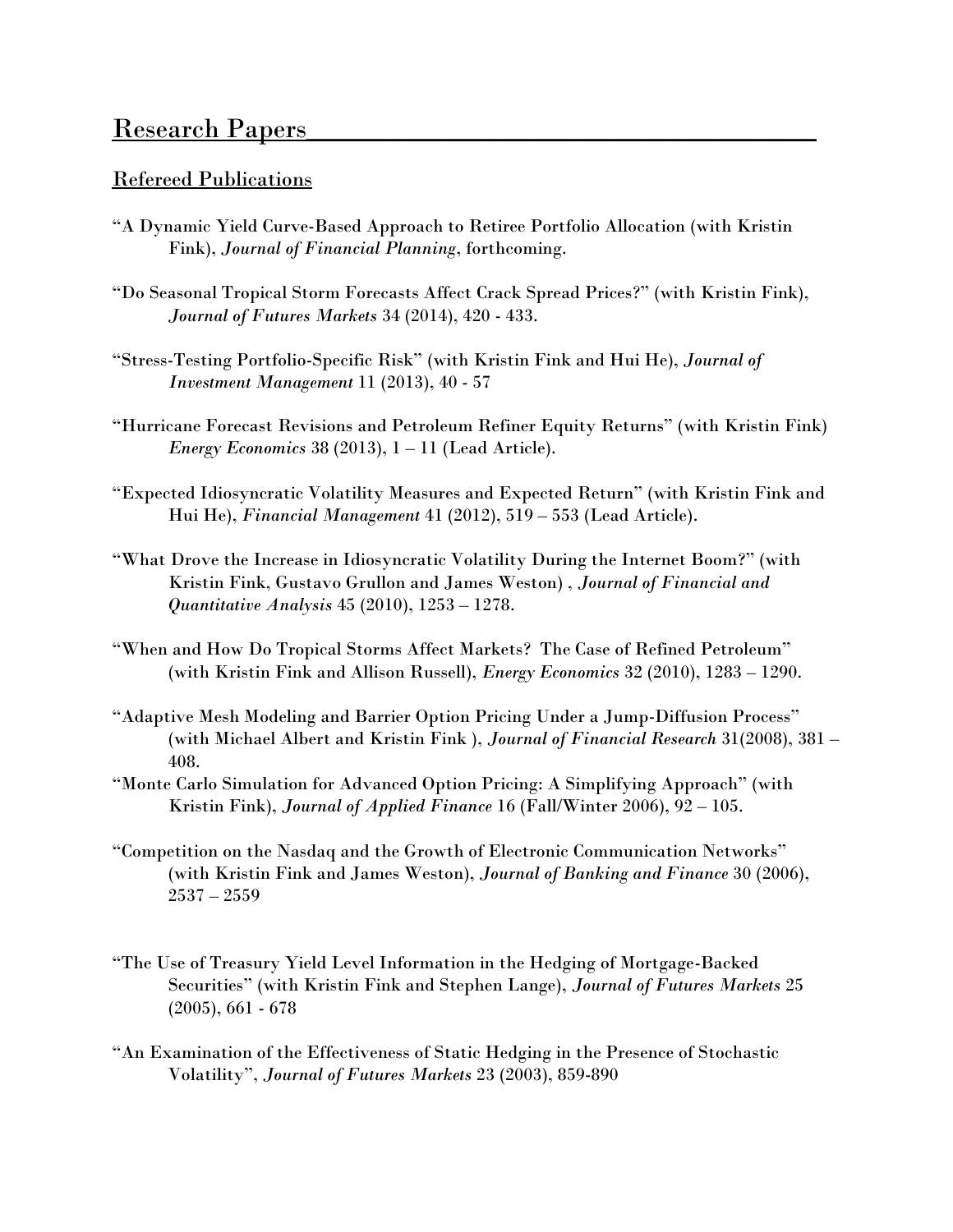### Selected Working Papers

"How Does CEO Age Affect Firm Risk?" (with Jaideep Chowdhury) – *under review*

"CEO Age, Discount Rates, and Firm Investment" (with Jaideep Chowdhury)

"Idiosyncratic Volatility, Asymmetric Information, and the Cost of Capital" (with Jaideep Chowhury, Kristin Fink and Hui Sono)

"Can OVX Improve WTI Crude Volatility Forecasts?" (with Kristin Fink)

### Corporate and Non-Profit Activities

**Madison Financial Research**

Investment/Financial Advisor Representative *September 2013 - present*

*Notes: I am the sole investment advisor of Madison Financial Research, LLC. This firm provides investment advice and research for both individuals and corporations.* 

#### **The Community Foundation of Harrisonburg and Rockingham County**

| Board Member                                                                                 | $July 2016 - present$ |
|----------------------------------------------------------------------------------------------|-----------------------|
| Investment Committee Member                                                                  | $May\,2015-present$   |
| Notes: TCFHRC develops philanthropic funds for the purpose of bettering the local community. |                       |

#### **Blessed Sacrament Catholic Church**

Finance Council Member *July 2015 – present*

*Notes: The council advises the pastor of the parish on matters relating to the accounting, investments, and budgeting of the parish. Audits of all parish expenditures are undertaken, and a report is issued annual to the Bishop of Richmond.*

#### **Fannie Mae**

Consultant/Facilitator *May 2006 – May 2009*

*Notes: I taught an occasional two-day course to Fannie Mae employees giving an overview of Fannie Mae, how the firm operates from a financial perspective, the structure of the mortgage market, and the risk management techniques used to hedge the interest rate risk of bond portfolios, mortgage-backed securities and REMICS.* 

#### **Fannie Mae - Division of Credit Policy**

Part-Time Associate (Econometrician) *April 2000 – May 2001*

### Professional Registration

Series 65, received September, 2013

(I am registered as an Investment Adviser Representative in Virginia and Florida)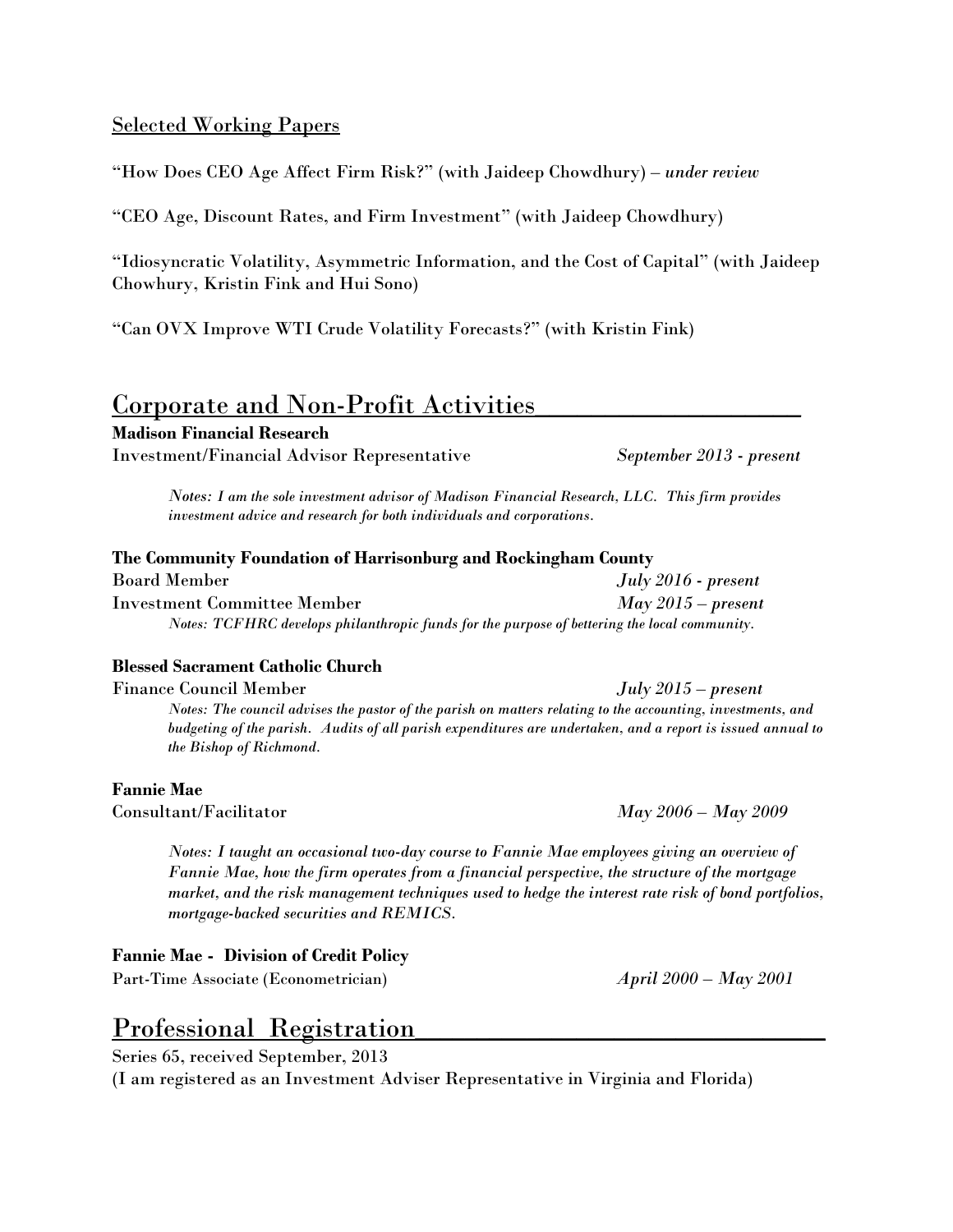### Awards and Achievements

Awards: Wachovia Securities Faculty Fellow, 2015 Madison Scholar, JMU College of Business, 2014 Virginia Eminent Scholar: 2010 – 2015 Distinguished Teacher, JMU College of Business, 2012 Finalist, JMU College of Business Distinguished Teacher Award, 2010 Best Practitioner Publication Award, JMU college of Business, 2014 Best Academic Publication Award, JMU College of Business: 2006, 2009, 2011, 2013 Best Educational Publication Award, JMU College of Business: 2008

Grants:

Marriott Research Grant: 2008

Center for Entrepreneurship Grant, JMU College of Business: Summer 2005 Faculty Research Grant, JMU College of Business: 2002, 2003, 2004, 2006, 2009, 2011, 2013 Faculty Teaching Grant, JMU College of Business: 2002, 2012, 2014 Academic Enhancement Fellowship, University of Virginia, 1997-1998

### Recent Academic/Conference Presentations

2016:

*Eastern Finance Association Meetings*

2015:

*Eastern Finance Association Meetings, Financial Management Association Meetings, Southern Finance Association Meetings*

2014: *Financial Management Association Meetings, Universiteit Antwerpen*

2013:

*Financial Management Association Meetings, Southern Finance Association Meetings*

2012:

*Eastern Finance Association Meetings, Southern Finance Association Meetings*

2010:

*Southern Finance Association Meetings*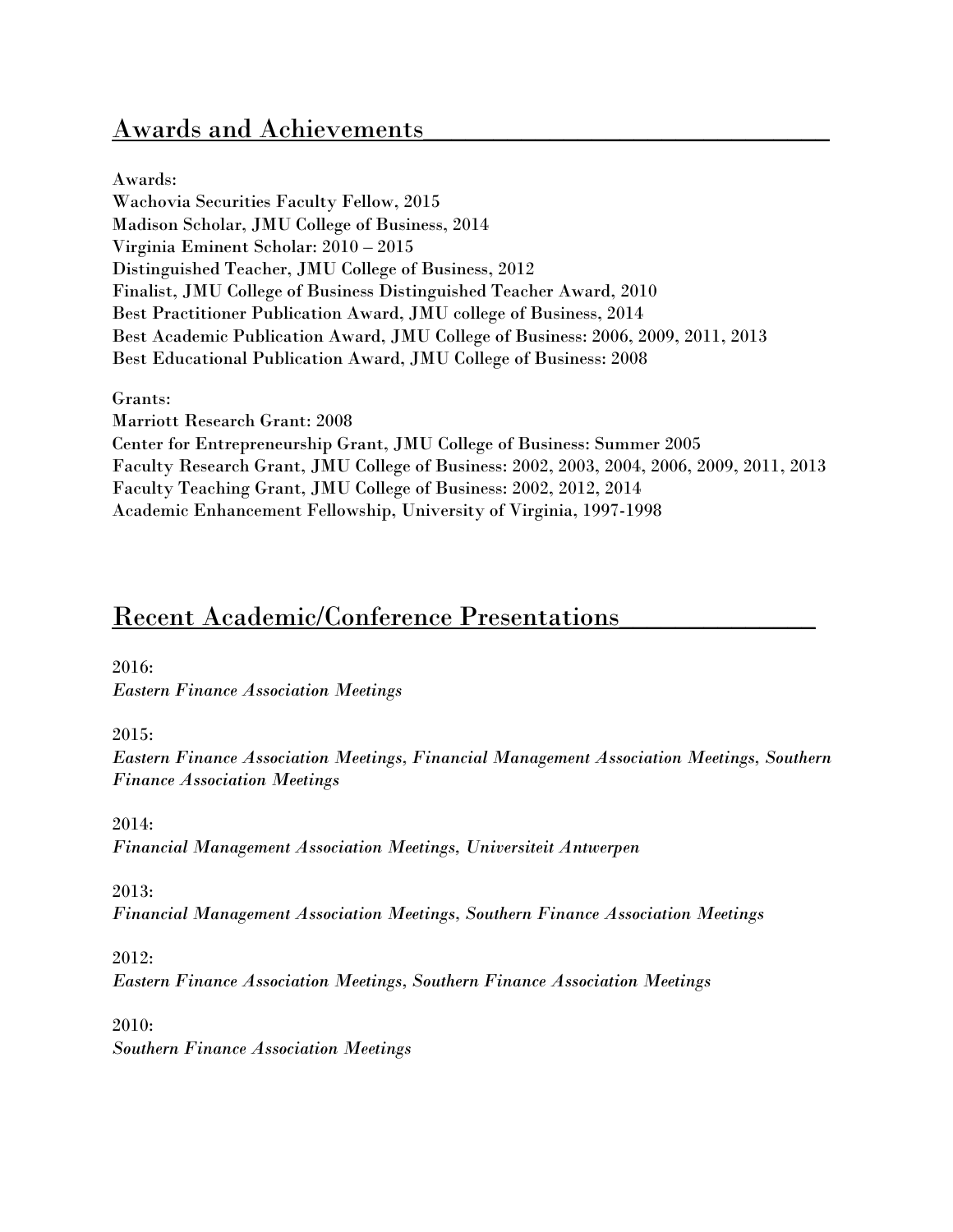2009:

*Financial Management Association Meetings, Council for Economic Education Meetings*

2008:

*Elon University, Georgia State University, Eastern Finance Association Meetings*

2007:

*Financial Management Association Meetings*

2006:

*Southern Finance Association Meetings, Financial Management Association Meetings, University of British Columbia, Arizona State University, American Real Estate Society*

2005:

*Southern Finance Association Meetings, University of Texas at Dallas, Financial Management Association, Texas Tech, Texas Finance Festival, Eastern Finance Association Meetings, Midwest Finance Association Meetings, Washington University*

(includes co-author presentations)

### Other Professional Activities

Associate Editor – Journal of Undergraduate Research in Finance 2012 - present

Discussant, Southern Finance Association Meetings, Nov 2015 Discussant, Financial Management Association Meetings, Oct 2015 Discussant, Eastern Finance Association Meetings, April 2015 Session Chair, Southern Finance Association Meetings, Nov 2013 Discussant, Southern Finance Association Meetings, Nov 2013 Discussant, Financial Management Association Meetings, Oct 2013 Panelist, Southern Finance Association Panel on Trading Rooms, Nov 2012 Discussant, Southern Finance Association Meetings, Nov 2012 Discussant, Eastern Finance Association Meetings, April 2012 Discussant, Southern Finance Association Meetings, Nov 2010 Program Committee, Financial Management Association Meetings, Oct. 2009 Discussant, Financial Management Association Meetings, Oct. 2009 Program Committee, Eastern Finance Association Meetings, April 2009 Best Paper Selection Committee (Doctoral Papers), Southern Finance Association, 2008 Program Committee, Southern Finance Association Meetings, 2008 Program Committee, Eastern Finance Association Meetings, April 2008 Session Chair, Eastern Finance Association Meetings, April 2008 Discussant, Eastern Finance Association Meetings, April 2008 Program Committee, Southern Finance Association Meetings, Nov. 2006 Session Chair, Southern Finance Association Meetings, Nov. 2006